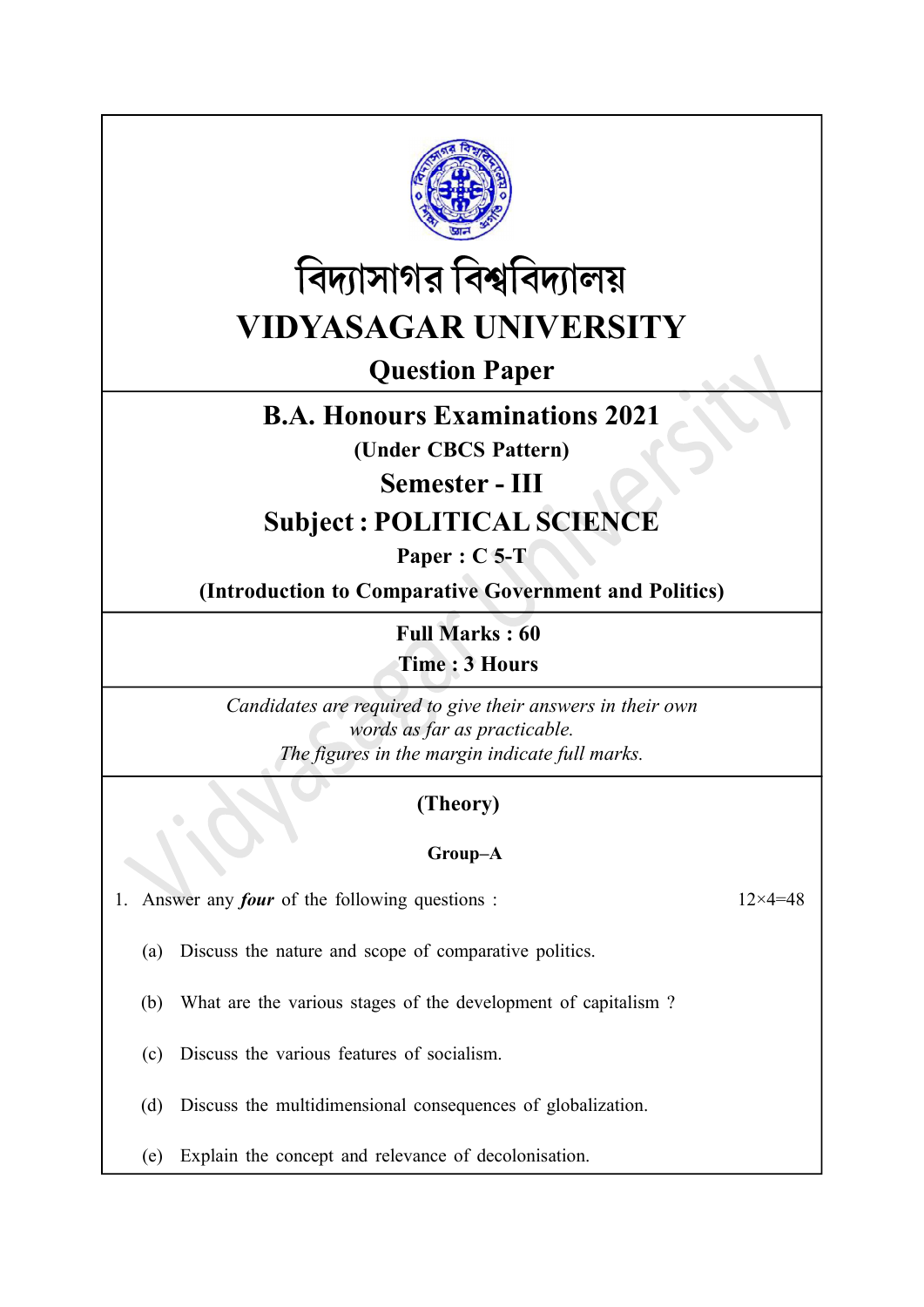- (f) Explain the various features of the British Constitution.
- (g) Mention the features of the Chinese Constitution.

#### Group–B

2. Answer any six of the following questions :  $2 \times 6 = 12$ 

- (a) What do you mean by Eurocentrism ?
- (b) Who has written the book : Political order in changing Societies ?
- (c) What is Socialism ?
- (d) What do you mean by colonialism ?
- (e) Write the name of an important book written by Adam Smith.
- (f) Mention the name of two theorists in Comparative Politics.
- (g) Mention the name of two thinkers of Utopian Socialism.
- (h) Mention two features of the Chinese Constitution.
- (i) Who is the author of Poverty and un-British Rule in India?
- (j) What is Mixed Economy ?

#### Santali Version

#### $0700909 - 8$

 $\partial$ . indicating the Bundal section of  $\partial$  and  $\partial P$  and  $\partial P$  is  $12 \times 4 = 48$ 

- $\Omega$ . Oppersyupped Rencent Renage BurkiTa r tha  $\mathfrak{g}$  is a new poor apone da
- $0.$  DUNAOUR PUWHEOA SZEHG EHEH WOEHS BISNIG 6999 BZG  $0.29$  ?
- $G.$  Layahoacosa $0$ ar szca $G$  cacawacas  $0$ agkana ba  $79$ ada $02$ apogaeara (121
- $f_1$  .  $\alpha$ ik kato bokata bohumatrik borok borok alocona  $\alpha$  is  $\alpha$